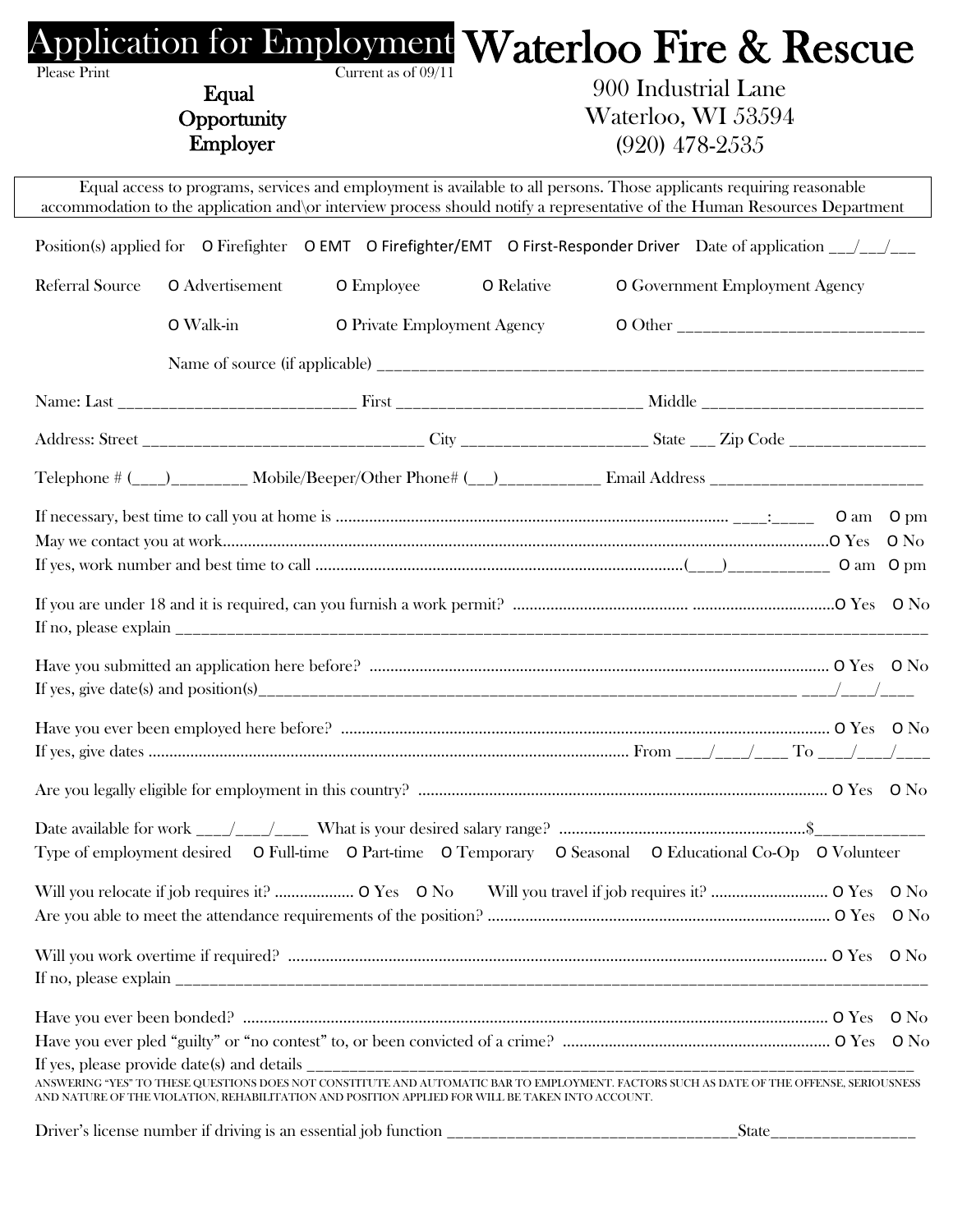# Employment History

Provide the following information of your past and current employers, assignments or volunteer activities, starting with the most recent (use additional sheets if necessary). Explain any gaps in employment in comments section below.

| <b>EMPLOYER</b>                                          |       |      | TELEPHONE# | <b>DATES EMPLOYED</b> |                                           | SUMMARIZE TYPE OF WORK                                             |  |
|----------------------------------------------------------|-------|------|------------|-----------------------|-------------------------------------------|--------------------------------------------------------------------|--|
|                                                          |       |      |            | <b>FROM</b>           | TO                                        | PERFORMED AND JOB RESPONSIBILITES                                  |  |
| <b>ADDRESS</b>                                           |       |      |            |                       |                                           |                                                                    |  |
|                                                          |       |      |            |                       |                                           |                                                                    |  |
| STARTING JOB TITLE/FINAL JOB TITLE                       |       |      |            |                       | <b>HOURLY RATE/SALARY</b>                 |                                                                    |  |
|                                                          |       |      |            |                       | <b>STARTING</b>                           |                                                                    |  |
| <b>IMMEDIATE SUPERVISOR AND TITLE</b>                    |       |      |            |                       |                                           |                                                                    |  |
|                                                          |       |      |            |                       |                                           |                                                                    |  |
|                                                          |       |      |            |                       |                                           |                                                                    |  |
| <b>REASON FOR LEAVING</b>                                |       |      |            |                       | <b>HOURLY RATE/SALARY</b><br><b>FINAL</b> |                                                                    |  |
|                                                          |       |      |            |                       |                                           |                                                                    |  |
| MAY WE CONTACT FOR REFERENCE                             | O YES | O NO | O LATER    | \$                    | PER                                       |                                                                    |  |
|                                                          |       |      |            |                       |                                           |                                                                    |  |
| <b>EMPLOYER</b>                                          |       |      | TELEPHONE# |                       | DATES EMPLOYED                            | SUMMARIZE TYPE OF WORK                                             |  |
|                                                          |       |      |            | <b>FROM</b>           | <b>TO</b>                                 | PERFORMED AND JOB RESPONSIBILITES                                  |  |
| <b>ADDRESS</b>                                           |       |      |            |                       |                                           |                                                                    |  |
|                                                          |       |      |            |                       |                                           |                                                                    |  |
| STARTING JOB TITLE/FINAL JOB TITLE                       |       |      |            |                       | <b>HOURLY RATE/SALARY</b>                 |                                                                    |  |
|                                                          |       |      |            |                       | <b>STARTING</b>                           |                                                                    |  |
| IMMEDIATE SUPERVISOR AND TITLE                           |       |      |            |                       |                                           |                                                                    |  |
|                                                          |       |      |            |                       |                                           |                                                                    |  |
|                                                          |       |      |            |                       |                                           |                                                                    |  |
| <b>REASON FOR LEAVING</b>                                |       |      |            |                       | <b>HOURLY RATE/SALARY</b><br><b>FINAL</b> |                                                                    |  |
|                                                          |       |      |            |                       |                                           |                                                                    |  |
| MAY WE CONTACT FOR REFERENCE                             | O YES | O NO | O LATER    | \$                    | PER                                       |                                                                    |  |
|                                                          |       |      |            |                       |                                           |                                                                    |  |
| <b>EMPLOYER</b>                                          |       |      | TELEPHONE# |                       | <b>DATES EMPLOYED</b>                     | SUMMARIZE TYPE OF WORK                                             |  |
|                                                          |       |      |            | <b>FROM</b>           | <b>TO</b>                                 | PERFORMED AND JOB RESPONSIBILITES                                  |  |
| <b>ADDRESS</b>                                           |       |      |            |                       |                                           |                                                                    |  |
|                                                          |       |      |            |                       |                                           |                                                                    |  |
| STARTING JOB TITLE/FINAL JOB TITLE                       |       |      |            |                       | <b>HOURLY RATE/SALARY</b>                 |                                                                    |  |
|                                                          |       |      |            |                       | <b>STARTING</b>                           |                                                                    |  |
| <b>IMMEDIATE SUPERVISOR AND TITLE</b>                    |       |      |            |                       |                                           |                                                                    |  |
|                                                          |       |      |            |                       |                                           |                                                                    |  |
|                                                          |       |      |            |                       |                                           |                                                                    |  |
| <b>REASON FOR LEAVING</b>                                |       |      |            |                       | <b>HOURLY RATE/SALARY</b><br><b>FINAL</b> |                                                                    |  |
|                                                          |       |      |            |                       |                                           |                                                                    |  |
| MAY WE CONTACT FOR REFERENCE                             | O YES | O NO | O LATER    | \$                    | PER                                       |                                                                    |  |
|                                                          |       |      |            |                       |                                           |                                                                    |  |
| <b>EMPLOYER</b>                                          |       |      | TELEPHONE# |                       | DATES EMPLOYED                            | <b>SUMMARIZE TYPE OF WORK</b><br>PERFORMED AND JOB RESPONSIBILITES |  |
|                                                          |       |      |            | <b>FROM</b>           | TO                                        |                                                                    |  |
| <b>ADDRESS</b>                                           |       |      |            |                       |                                           |                                                                    |  |
|                                                          |       |      |            |                       |                                           |                                                                    |  |
| STARTING JOB TITLE/FINAL JOB TITLE                       |       |      |            |                       | <b>HOURLY RATE/SALARY</b>                 |                                                                    |  |
|                                                          |       |      |            |                       | <b>STARTING</b>                           |                                                                    |  |
| IMMEDIATE SUPERVISOR AND TITLE                           |       |      |            |                       |                                           |                                                                    |  |
|                                                          |       |      |            |                       |                                           |                                                                    |  |
|                                                          |       |      |            |                       |                                           |                                                                    |  |
| <b>REASON FOR LEAVING</b>                                |       |      |            |                       | HOURLY RATE/SALARY<br><b>FINAL</b>        |                                                                    |  |
|                                                          |       |      |            |                       |                                           |                                                                    |  |
| MAY WE CONTACT FOR REFERENCE                             | O YES | O NO | O LATER    | $\mathcal{S}$         | PER                                       |                                                                    |  |
|                                                          |       |      |            |                       |                                           |                                                                    |  |
| Comments including explanation of any gaps in employment |       |      |            |                       |                                           |                                                                    |  |

\_\_\_\_\_\_\_\_\_\_\_\_\_\_\_\_\_\_\_\_\_\_\_\_\_\_\_\_\_\_\_\_\_\_\_\_\_\_\_\_\_\_\_\_\_\_\_\_\_\_\_\_\_\_\_\_\_\_\_\_\_\_\_\_\_\_\_\_\_\_\_\_\_\_\_\_\_\_\_\_\_\_\_\_\_\_\_\_\_\_\_\_\_\_\_\_\_\_\_\_\_\_\_\_\_\_\_\_\_\_\_\_\_\_\_\_\_\_\_\_\_\_\_\_\_\_\_\_\_\_\_\_\_\_\_\_\_\_\_\_\_\_\_\_ \_\_\_\_\_\_\_\_\_\_\_\_\_\_\_\_\_\_\_\_\_\_\_\_\_\_\_\_\_\_\_\_\_\_\_\_\_\_\_\_\_\_\_\_\_\_\_\_\_\_\_\_\_\_\_\_\_\_\_\_\_\_\_\_\_\_\_\_\_\_\_\_\_\_\_\_\_\_\_\_\_\_\_\_\_\_\_\_\_\_\_\_\_\_\_\_\_\_\_\_\_\_\_\_\_\_\_\_\_\_\_\_\_\_\_\_\_\_\_\_\_\_\_\_\_\_\_\_\_\_\_\_\_\_\_\_\_\_\_\_\_\_\_\_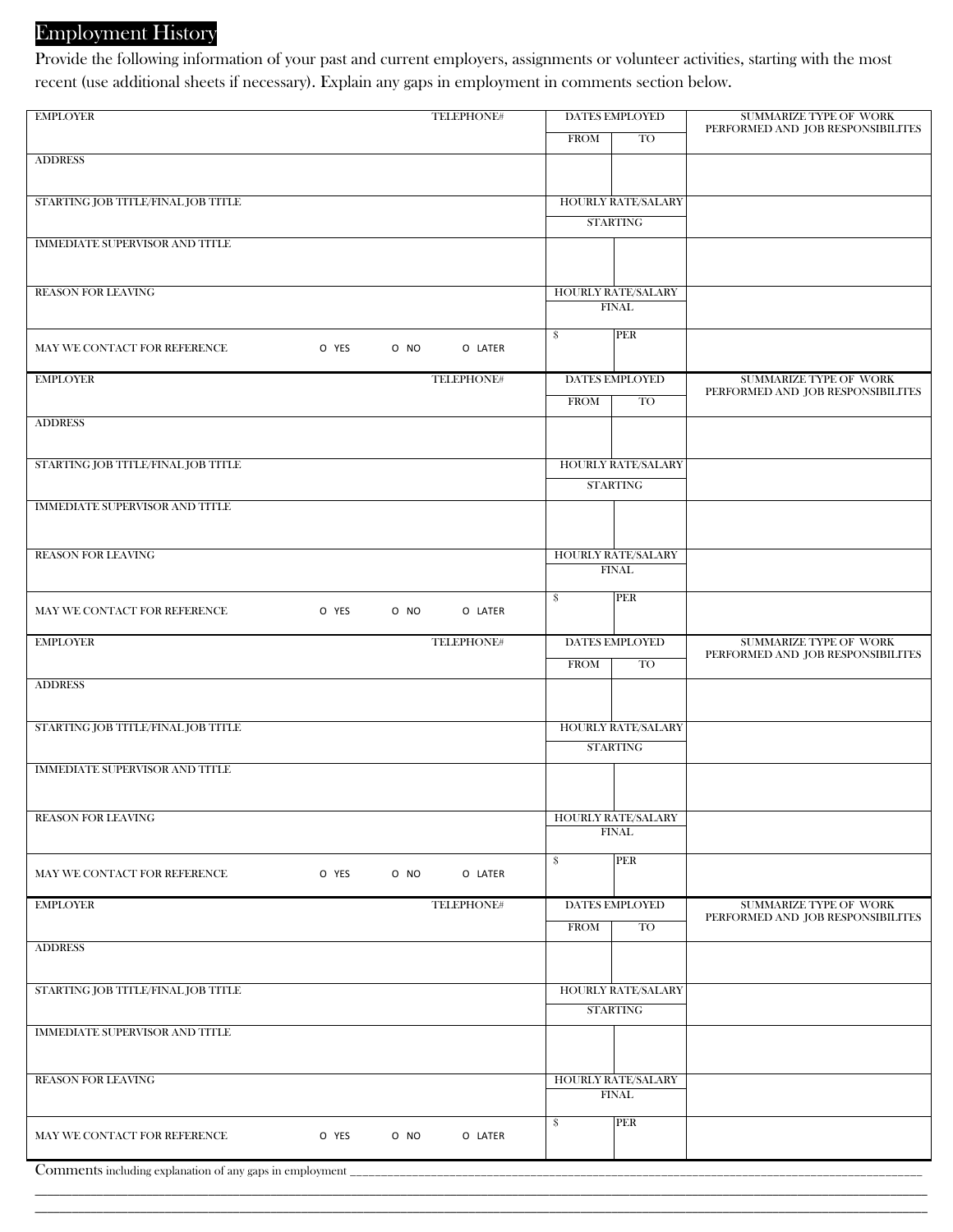## Skills and Qualifications

Summarize any special training, skills, licenses and/or certificates that may qualify you as being able to perform job-related functions in the position for which you are applying.

\_\_\_\_\_\_\_\_\_\_\_\_\_\_\_\_\_\_\_\_\_\_\_\_\_\_\_\_\_\_\_\_\_\_\_\_\_\_\_\_\_\_\_\_\_\_\_\_\_\_\_\_\_\_\_\_\_\_\_\_\_\_\_\_\_\_\_\_\_\_\_\_\_\_\_\_\_\_\_\_\_\_\_\_\_\_\_\_\_\_\_\_\_\_\_\_\_\_\_\_\_\_\_\_ \_\_\_\_\_\_\_\_\_\_\_\_\_\_\_\_\_\_\_\_\_\_\_\_\_\_\_\_\_\_\_\_\_\_\_\_\_\_\_\_\_\_\_\_\_\_\_\_\_\_\_\_\_\_\_\_\_\_\_\_\_\_\_\_\_\_\_\_\_\_\_\_\_\_\_\_\_\_\_\_\_\_\_\_\_\_\_\_\_\_\_\_\_\_\_\_\_\_\_\_\_\_\_\_ \_\_\_\_\_\_\_\_\_\_\_\_\_\_\_\_\_\_\_\_\_\_\_\_\_\_\_\_\_\_\_\_\_\_\_\_\_\_\_\_\_\_\_\_\_\_\_\_\_\_\_\_\_\_\_\_\_\_\_\_\_\_\_\_\_\_\_\_\_\_\_\_\_\_\_\_\_\_\_\_\_\_\_\_\_\_\_\_\_\_\_\_\_\_\_\_\_\_\_\_\_\_\_\_

### Education Background (IF JOB RELATED)

or physical disabilities, veteran/reserve National Guard or any other similarly protected status.

A. List last three (3) schools attended, starting with most recent. B. List number of years completed. C. Indicate degree or diploma earned, if any. D. Grade point average or class rank. E. Major field of study. F. Minor field of study (if applicable)

| .             | $\sim$                              |                                 | .<br>______       | $\ddot{\phantom{1}}$ |              |
|---------------|-------------------------------------|---------------------------------|-------------------|----------------------|--------------|
| <b>SCHOOL</b> | <b>NUMBER OF</b><br>YEARS COMPLETED | <b>DEGREE</b><br><b>DIPLOMA</b> | GPA<br>CLASS RANK | MAJOR                | <b>MINOR</b> |
|               |                                     |                                 |                   |                      |              |
|               |                                     |                                 |                   |                      |              |
|               |                                     |                                 |                   |                      |              |

#### References

List name and telephone number of three business/work references that are not related to you and are not previous supervisors. If not applicable, list three school or personal references that are not related to you.

| NAME/RELATIONSHIP<br>PROFESSION | <b>TELEPHONE</b> | NUMBER OF<br>YEARS KNOWN |
|---------------------------------|------------------|--------------------------|
|                                 |                  |                          |
|                                 |                  |                          |
|                                 |                  |                          |

## Additional Information

List professional, trade, business or civic associations and any offices held. Exclude memberships that would reveal race, color, religion, sex, national origin, citizenship, age, mental or physical disabilities, veteran/reserve National Guard or any other similarly protected status.

| ORGANIZATION | OFFICES HELD |
|--------------|--------------|
|              |              |
|              |              |
|              |              |
|              |              |

List special accomplishments, publications, awards, etc. Exclude memberships that would reveal race, color, religion, sex, national origin, citizenship, age, mental